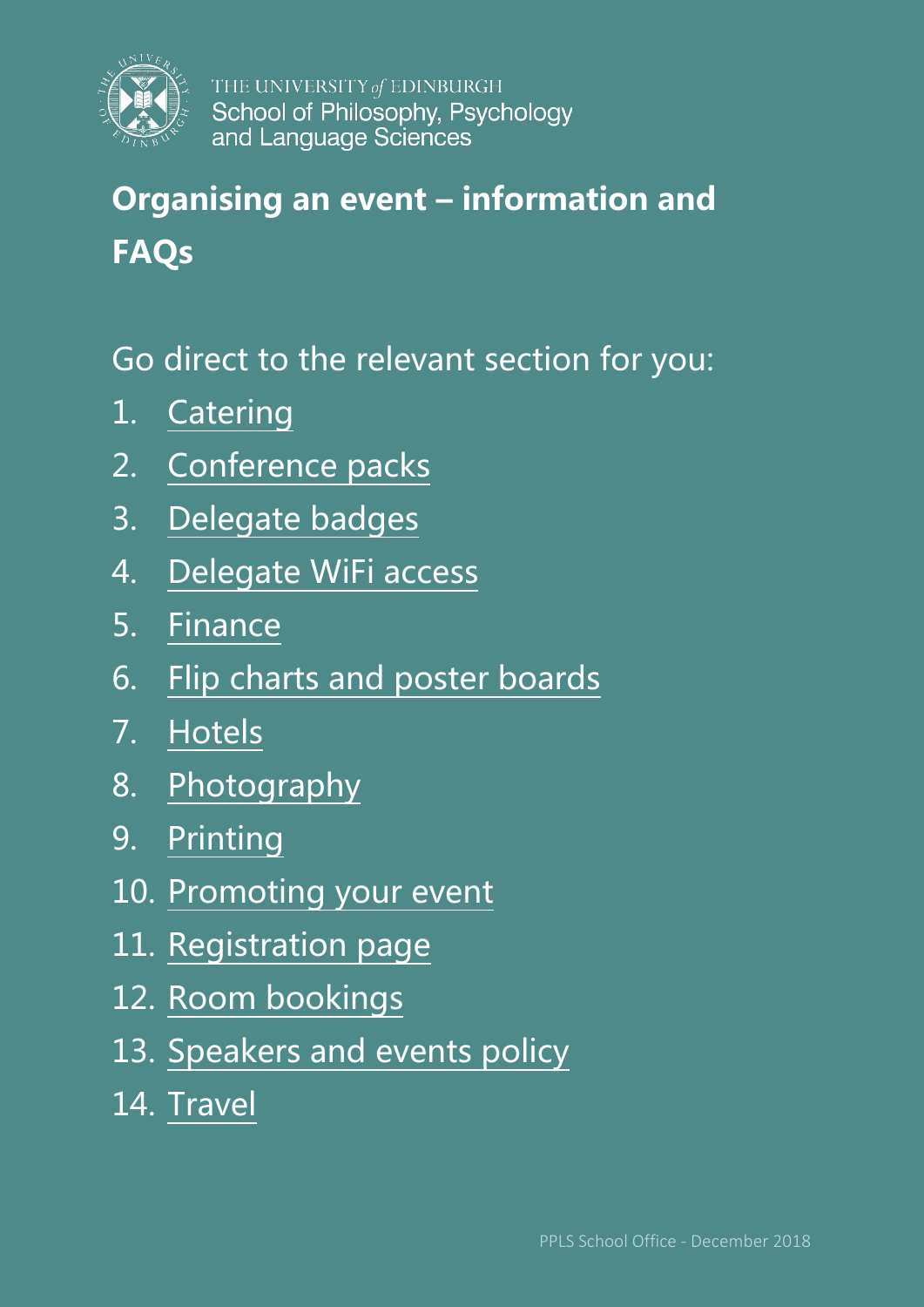

## <span id="page-1-0"></span>**Catering | Notice required: 4 weeks**

### Approved caterers

- Edinburgh First or Honours should be used for on-campus catering.
- For events in EUSA buildings, only Honours is permitted.

Please be aware that if you bring additional refreshments to supplement your event from non-University caterers, you must provide your own crockery/cutlery/glasses, etc. and remove all items/waste afterwards. The School does not stock these items.

### Prices & menus (for orders up to 60 people)

Edinburgh First catering prices (as at November 2018):

- Tea/Coffee/Biscuits £1.95 per person
- Sandwich lunch (not including tea/coffee/dessert) £7.30 per person
- Water / fruit juice  $-$  £2.50 per litre

[Edinburgh First Menus](https://www.edinburghfirst.co.uk/media/72062/Delivered-Catering-Menus-Areas.pdf)  [Honours Catering Menus](https://www.eusa.ed.ac.uk/honoursevents/catering/)

To order any catering and if you require any other catering options, please email the [School Office](mailto:ppls.schooloffice@ed.ac.uk) for more information.

#### Alcohol at events [PPLS Policy](https://uoe-my.sharepoint.com/:b:/g/personal/pplsge02_ed_ac_uk/EUmahQCNq8tEiqOVfCoLdrYBLf21uXjclQebP_953NSl5g)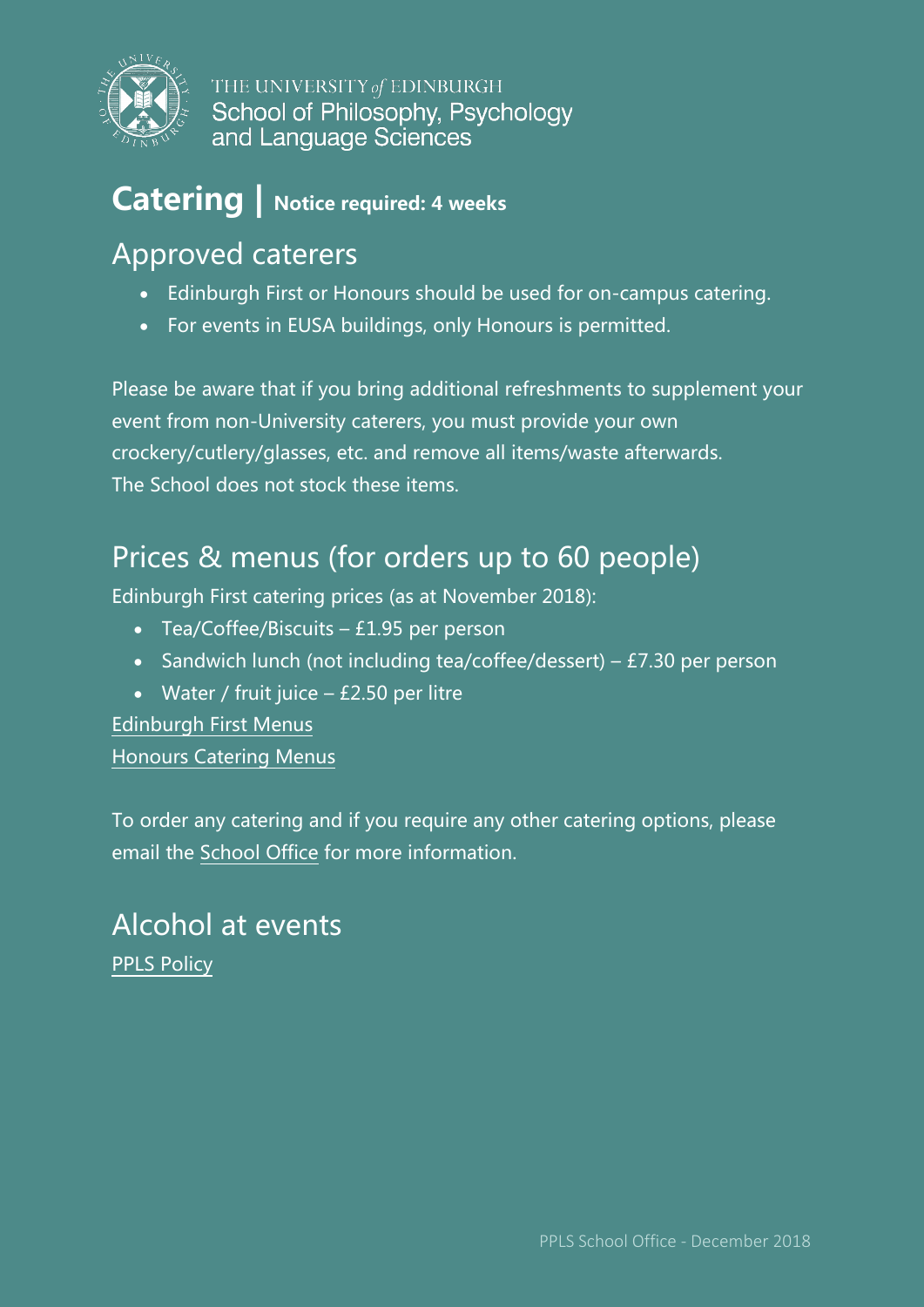

### <span id="page-2-0"></span>**Conference packs | Notice required: 6 weeks**

The School Office can provide you with PPLS branded pens, notepads and folders.

All other branded materials for delegate packs (such as keyrings, etc.) need to be ordered directly from the [University Visitor Centre.](https://www.ed.ac.uk/communications-marketing/visitor-centre/visitor-centre-team)

You need to request an eIT from [PPLS Finance](mailto:ppls.finance@ed.ac.uk) to complete the order.

## <span id="page-2-1"></span>**Delegate badges | Notice required: 2 weeks**

The School Office can order the badges and labels for you. The organisers then create these themselves.

## <span id="page-2-2"></span>**Delegate Wi-Fi access | Notice required: 2 weeks**

- eduroam Wi-Fi free for external visitors with existing eduroam accounts.
- For visitors without eduroam access  $f1$  per Wi-Fi account. Request any number of Wi-Fi accounts from [Learning Spaces Technology](mailto:learningspacestechnology@ed.ac.uk) and, once the conference is finished, you will only be charged for what has been used.

## <span id="page-2-3"></span>**Finance | Notice required: 4 weeks**

## Budget

Once you have completed the [event booking form,](http://ask.ppls.ed.ac.uk/so/ppls-event-booking/) the School Office will contact you to arrange a meeting to discuss your budget with the Finance Team.

## Cash Advance

If you require a cash advance, you will need to liaise with [PPLS Finance.](mailto:ppls.finance@ed.ac.uk)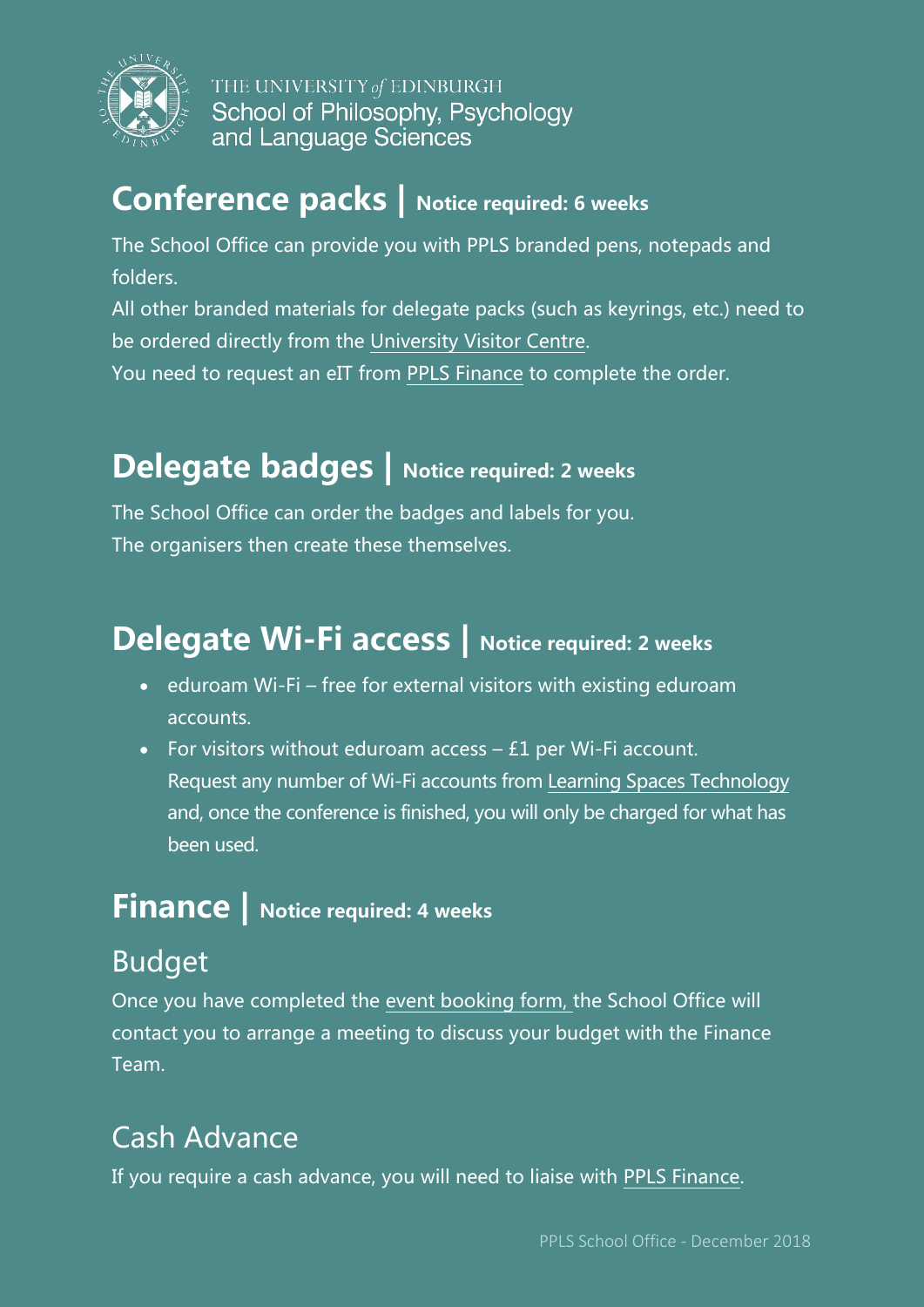

### <span id="page-3-0"></span>**Flipcharts & poster boards | Notice required: 2 weeks**

We have a selection of flipcharts and poster boards for use in DSB and 7GS. Please email the [School Office](mailto:ppls.schooloffice@ed.ac.uk) to arrange this.

If you require these for another University building then please contact [Learning](mailto:learningspacestechnology@ed.ac.uk)  [Spaces Technology](mailto:learningspacestechnology@ed.ac.uk)

Other [AV equipment available for hire](https://www.ed.ac.uk/information-services/computing/audio-visual-multi-media/audio-visual-loans/loan-equipment-list)

#### <span id="page-3-1"></span>**Hotels | Notice required: 4 weeks**

### Hotel accommodation at the University of

#### Edinburgh

To check availability, please email the [School Office](mailto:ppls.schooloffice@ed.ac.uk) with the following info:

- Dates of arrival
- Duration
- Number of people of staying

Hotel room prices based on single occupancy (as at November 2018):

- Masson House/Salisbury Green Hotel standard ca. £71-£81 per night
- Masson House/Salisbury Green Hotel deluxe ca. £84-£91 per night
- KM Central ca. £76-£90 per night

#### External hotels

We can also book other local hotels through Key Travel, a University approved supplier. Please contact the [School Office](mailto:ppls.schooloffice@ed.ac.uk) for a quotation.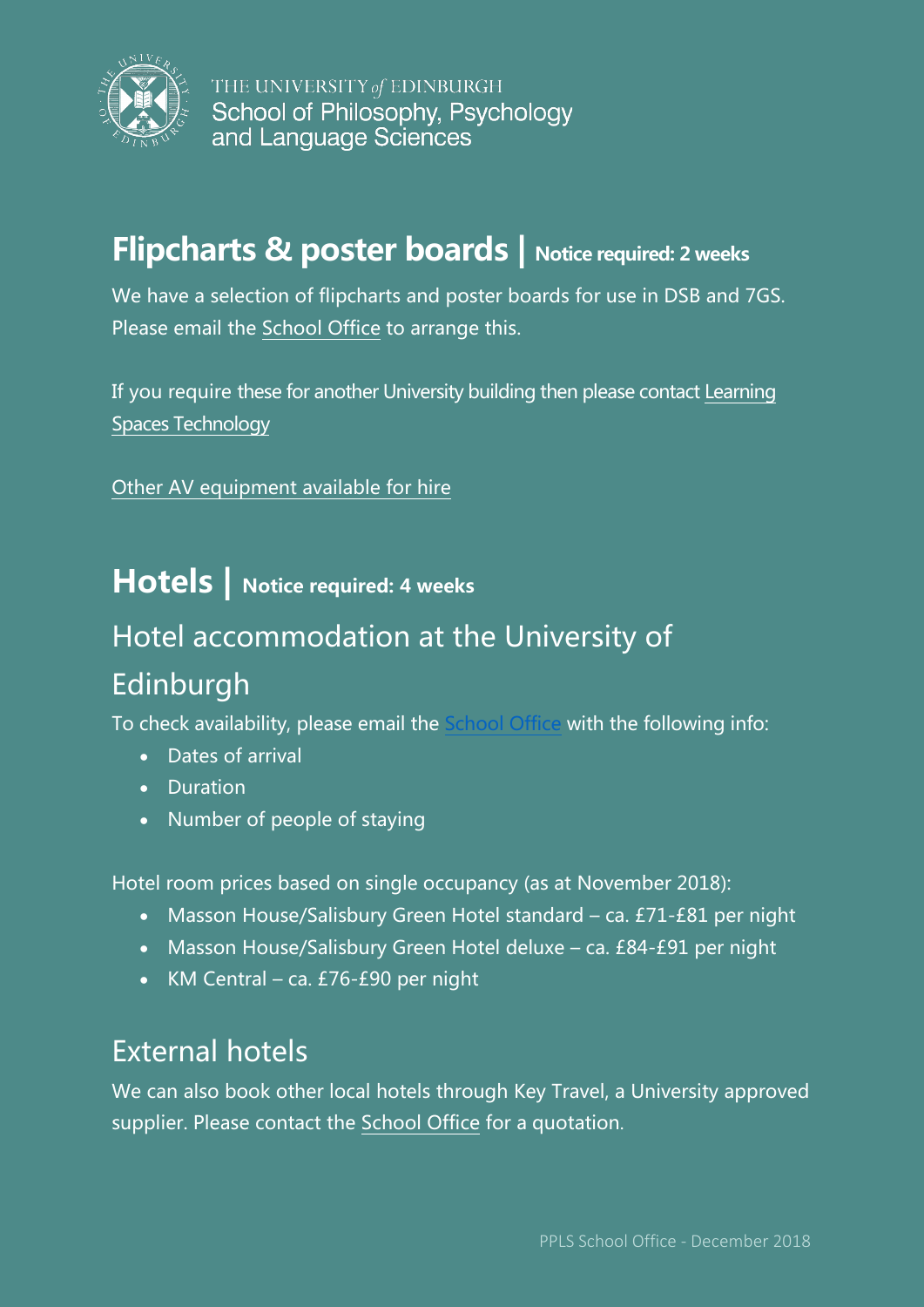

## <span id="page-4-0"></span>**Photography**

If you are taking photos at your event you need to inform visitors in advance. [Photography consent](https://www.ed.ac.uk/communications-marketing/resources/photography)

## <span id="page-4-1"></span>**Printing | Notice required: 2 weeks**

Please contact [Printing Services](mailto:printing.services@ed.ac.uk) to discuss printing requirements and turn around. You need to send them a finished image/poster that you would like to print.

You need to request an eIT from [PPLS Finance](mailto:ppls.finance@ed.ac.uk) to complete the order. [Printing Services – Price Guide](https://www.ed.ac.uk/files/atoms/files/department_price_guide_2018.pdf)

## <span id="page-4-2"></span>**Promoting your event | Notice required: 4 weeks** Event listing on PPLS website

Please email the full details to the [PPLS Web Team.](mailto:ppls.web@ed.ac.uk) You will be responsible for keeping the listing up to date.

#### Posters

Send on event details and preferred format (e.g. A4 portrait) along with relevant images to [Isabella Melking \(Communications Co-ordinator\).](mailto:melking.isabella@ed.ac.uk)

### Social media

Please contact [Isabella Melking \(Communications Co-ordinator\)](mailto:melking.isabella@ed.ac.uk) with event details, intended audience and relevant images.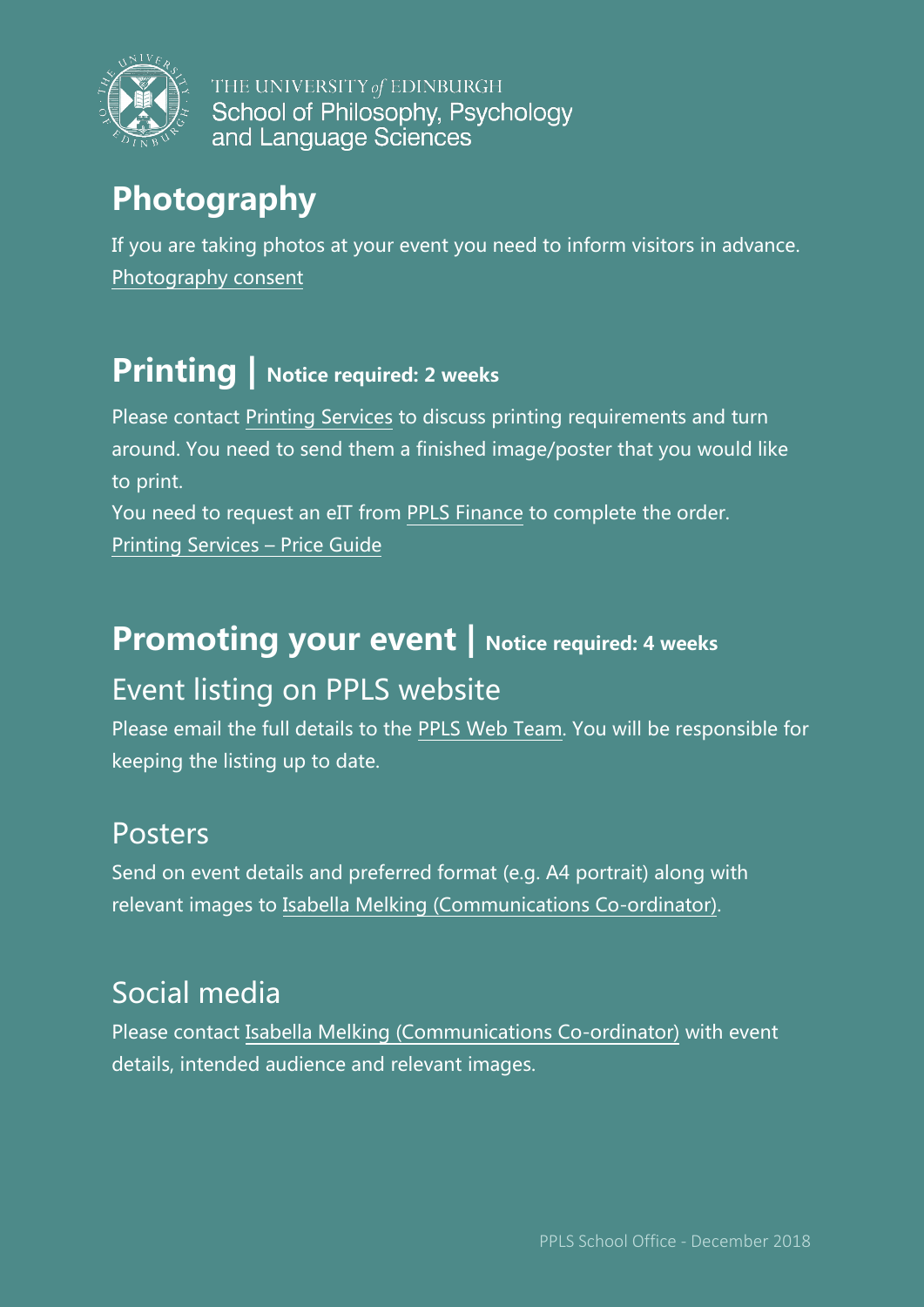

## <span id="page-5-0"></span>**Registration page**

Please complete the [E-PAY registration form](https://uoe-my.sharepoint.com/:w:/g/personal/pplsge02_ed_ac_uk/EcOkefi-yX5NgLwQfj4WiKEBn3ccbNjUz3SN6nJn5heGyA?e=94Tu2T) and return it to the [School Office.](mailto:ppls.schooloffice@ed.ac.uk) We will set up the registration page and give you a link for delegates to book their place. You can:

- set a limit on how many people can attend
- charge different prices i.e. full delegate price and a concessionary price
- set up registration for a conference dinner

### <span id="page-5-1"></span>**Room bookings | Notice required: As soon as you have date(s)**

#### Booking a room

Please complete the [room booking form.](http://ask.ppls.ed.ac.uk/so/ppls-event-booking/)

#### Room bookings in the Informatics Forum

Please complete the standard [PPLS room booking form.](http://ask.ppls.ed.ac.uk/so/ppls-event-booking/)

#### [Informatics Room booking charges](http://web.inf.ed.ac.uk/infweb/admin/policies/room-hire-charges-forum)

#### Weekend/evening events

For events that take place after 5:30pm, before 8:30am and at weekends, you will be required to pay for a servitor to allow delegates to enter and exit the building. For weekend bookings, cleaner charges will also apply: The charges are below:

- Servitor approx. £17/hour (min. 4 hours)
- Cleaning/utilities approx. £15/hour

The School Office will arrange this.